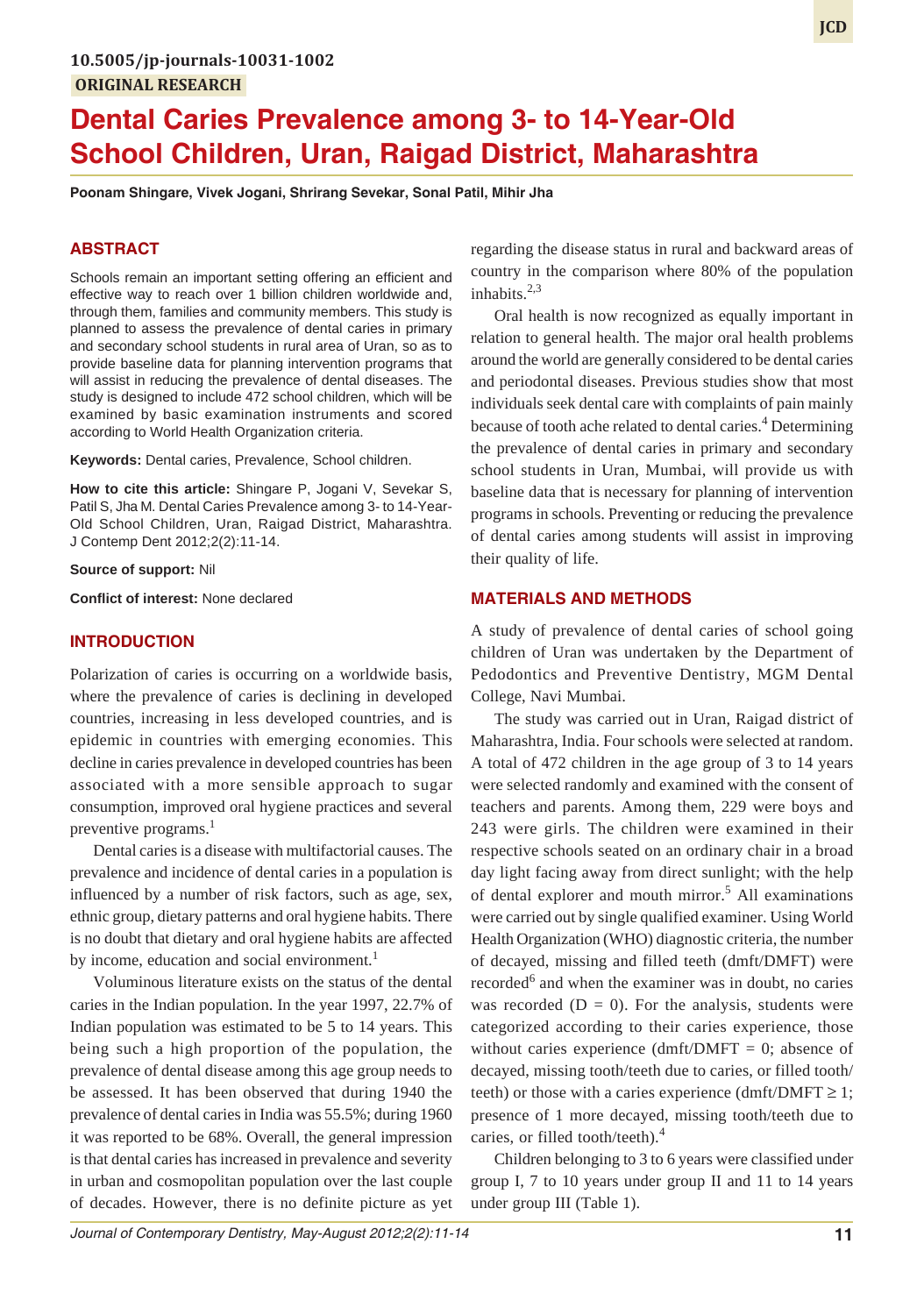For analysis, students were categorized according to their caries experience:<sup>4</sup>

- 1. Those without caries experience  $(DMFT/dmft = 0;$ absence of a decayed, missing tooth/teeth due to caries, or filled tooth/teeth).
- 2. Those with a caries experience (DMFT/dmft  $\geq$ 1; presence of one or more decayed, missing tooth/teeth due to caries, or filled tooth/teeth).

## **RESULTS**

Epidemiological survey was conducted for 472 school children of 3 to 14 years age. Out of the study population 107 (22.67%) belong to group I, 202 (42.80%) belong to group II and 163 (34.53%) belong to group III (Table 2, Graph 1).

Group I students (84) showed 78.5% of caries prevalence, group II (179) students showed 88.61% caries prevalence, group III (119) students showed 73% caries prevalence (Table 3, Graph 2).

In total, dental caries was observed in 382 students (80.92%) and 90 students were caries free (19.06%). The caries prevalence in boys was 39.62% (187) and in girls it was 41.32% (195; Table 4, Graph 3).

## **DISCUSSION**

The high caries prevalence of 80.92% in the school children of Uran, Raigad district indicates enormity of oral health problems in rural areas of Uran. If remained unattended and untreated, the severity of the disease is going to increase in future. The data reflects on poor oral hygiene and low awareness about oral health.<sup>5</sup>

The present study reported the mean DMFT/dmft of 3.65 which is much higher than the WHO (Oral Health Goals 2010) target of mean DMFT/dmft of 1.5. The low mean DMFT/dmft reported could be the reflection of low economic status in rural region of Uran. The similar results have been shown in reported studies done in Tamil Nadu India,<sup>2</sup> Tanzania, and other countries in Africa.<sup>4</sup>

| <b>Table 1: Distribution of sample</b> |              |                       |  |  |
|----------------------------------------|--------------|-----------------------|--|--|
| Group                                  | Age in years | <b>Total students</b> |  |  |
|                                        | $3-6$        | 107                   |  |  |
| Ш                                      | $7 - 10$     | 202                   |  |  |
|                                        | $11 - 14$    | 163                   |  |  |

| <b>Table 2: Distribution of sample</b> |              |                       |                  |  |  |  |
|----------------------------------------|--------------|-----------------------|------------------|--|--|--|
| Group                                  | Age in years | <b>Total students</b> | Distribution (%) |  |  |  |
|                                        | $3-6$        | 107                   | 22.67            |  |  |  |
| Ш                                      | $7 - 10$     | 202                   | 42.80            |  |  |  |
| $\mathbf{III}$                         | $11 - 14$    | 163                   | 34.53            |  |  |  |



**Graph 1:** Distribution of sample



**Graph 2:** Prevalence of dental caries with age group

In this study, the prevalence of dental caries has increased with the age from group I (3-6 years, 78.5%) to group II (7-10 years, 88.61%), this in agreement with the studies by Dash et al,<sup>7</sup> Dhar et al,<sup>8</sup> Sarawanan et al,<sup>9</sup> and Goyal et al.<sup>10</sup> High caries prevalence with advancing age appears to be due to newly erupted teeth in oral cavity, thus there is increased exposure of the susceptible teeth to poor oral hygiene conditions. However, in this study, the caries prevalence has decreased from group II (7-10 years, 88.61%) to group III (11-14 years, 73%), this result is in direct contradiction to the studies by Rao et al. $^{11}$  and Gaikwad and Indurkar.<sup>12</sup> The reason suggested behind the decreased caries prevalence in group III is due to increase in the level of manual dexterity of the child improving the oral hygiene, increased awareness about oral health.<sup>5</sup> Also as the tooth erupts into the oral cavity it undergoes the process of posteruptive maturation, which makes the tooth more resistant to caries as compared to immature tooth, though the exact mechanism is not fully understood saliva has been thought to play key role in this process.<sup>13</sup>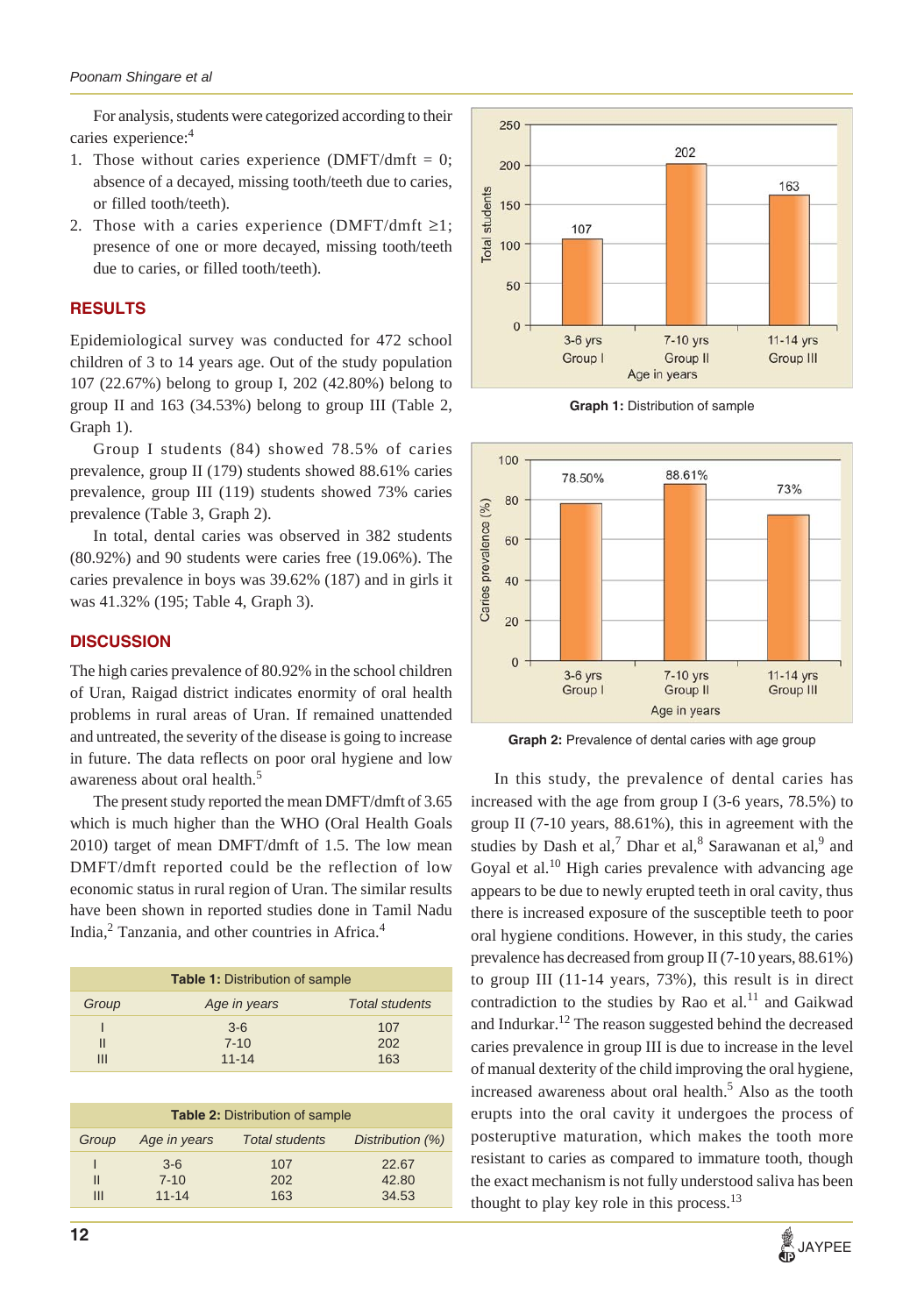|           | <b>Table 3:</b> Result showing students with and without caries with prevalence and mean DMFT/dmft |                         |                         |                         |                          |  |
|-----------|----------------------------------------------------------------------------------------------------|-------------------------|-------------------------|-------------------------|--------------------------|--|
|           |                                                                                                    | Caries-free<br>students | Students with<br>caries | Prevalence of<br>caries | Mean<br><b>DMFT/dmft</b> |  |
| Total     | 472                                                                                                | 90                      | 382                     | 80.92%                  | 3.65                     |  |
| Group I   | 107                                                                                                | 23                      | 84                      | 78.5%                   | 3.63                     |  |
| Group II  | 202                                                                                                | 23                      | 179                     | 88.61%                  | 4.47                     |  |
| Group III | 163                                                                                                | 44                      | 119                     | 73%                     | 2.66                     |  |

| <b>Table 4:</b> Prevalence of dental caries in male and female students |                     |                    |                      |  |  |
|-------------------------------------------------------------------------|---------------------|--------------------|----------------------|--|--|
|                                                                         | Total students, 472 | Male students, 229 | Female students, 243 |  |  |
| Prevalence of dental caries<br>Mean DMFT/dmft                           | 80.92%<br>3.65      | 39.62%<br>3.68     | 41.32%<br>3.63       |  |  |



**Graph 3:** Prevalence of dental caries with male/female distribution

In the present study, the caries prevalence of female (41.32%) was higher than caries prevalence of male (39.62%). Similar findings have been reported by Mishra and Shee et al,<sup>14</sup> AJ Mwakatobe et al,<sup>15</sup> HJ Mosha et al.<sup>16</sup> Findings from this study portray that female carries biggest burden of dental caries that could be explained by their easy access to food supplies and their frequent snacking during food preparation. But this is in direct contradiction with the findings by Vacher,<sup>17</sup> Aukland and Bjelkaroey<sup>18</sup> and Gaikwad and Indurkar $12$  who observed a higher caries experience in boys than in girls. However, Sudha P et  $al<sup>1</sup>$ observed no statistically significant difference in the caries prevalence between two sexes. The variation could be attributed to the different age groups and geographic locations studied in the survey.<sup>1</sup>

The present study showed a high caries prevalence in school going children of Uran in both primary and permanent dentitions. Systematic approach to the control of this disease is needed. Due to scarcity of public resources for oral health care and keeping in mind the current incidence of dental caries, a national oral health policy that emphasizes prevention rather than curative care is more advantageous. The implementation of community-based oral health

promotion programs is a matter of urgency. In relation to children, such programs could be initiated through a health promoting school projects. The identification of risk factors specific to the children living in Uran may be quite useful in developing these preventive programs. Parents could also benefit from oral health education and should be advised regarding continuous dental follow-ups with dietary instructions to maintain good oral hygiene.

## **CONCLUSION**

Majority of students in the school of Uran area has experienced dental caries.

The prevalence of dental caries was estimated in 472, 3 to 14 years school children in rural area of Uran. Following conclusions can be drawn from this study:

- 1. The prevalence of dental caries was highest in group II as compared to group I and group III.
- 2. Female showed higher caries prevalence than male though the difference was marginal.

#### **REFERENCES**

- 1. Sudha P, Bhasin S, Anegundi RT. Prevalence of dental caries among 5 to 13-year-old children in Mangalore city. JISPPD 2005;74-79.
- 2. Moses J, Rangeeth BN, Gurunathan D. Prevalence of dental caries, socioeconomic status and treatment needs among 5 to 15-year-old school going children of Chidambaram. JCDR 2011;5(1):146-51.
- 3. Damle SG, Patel AR. Caries prevalence and treatment needs amongst children at Dharavi, Mumbai. JCDE 1994;22:62-63.
- 4. Carneiro LC, Kabulwa MN. Dental caries, supragingival plaque and calculus among students, Tanga, Tanzania. ISRN Dentistry 2012;1:1-6.
- 5. Grewal H, Verma M, Kumar A. Prevalence of dental caries and treatment needs in the rural child population of Nainital district, Uttaranchal. JISPPD 2009;27(4):224-26.
- 6. World Health Organization, Oral Health Surveys-Basic Methods (4th ed), WHO, Geneva, Switzerland 1997.
- 7. Dash JK, Sahoo PK, Bhuyan SK, Sahoo SK. Prevalence of dental caries and treatment needs among children of Cuttack. (Orissa). JISPPD 2002;20:139-43.

**JCD**